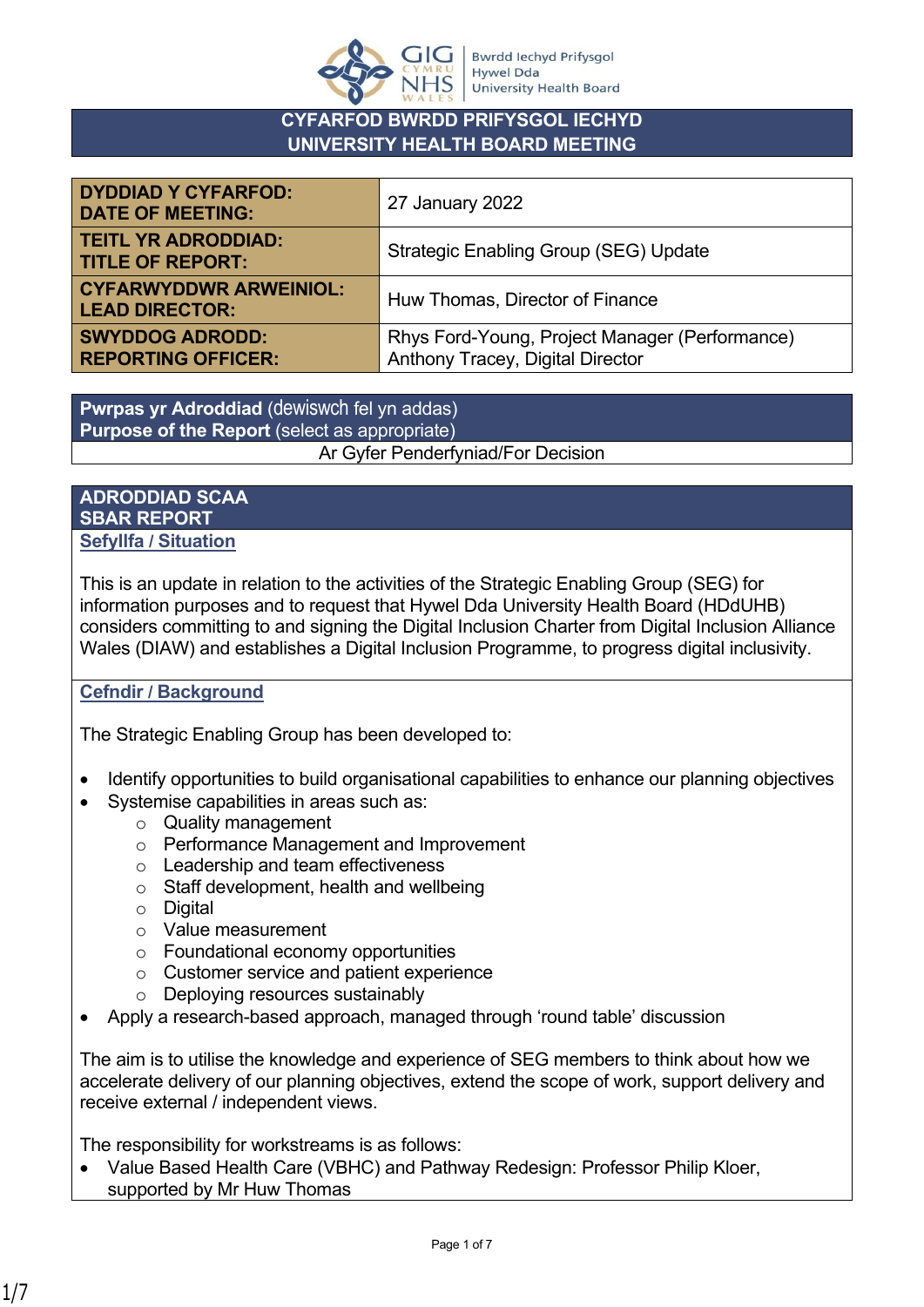- Social Value and Carbon Measurement: Mr Huw Thomas, supported by Ms Catherine Evans
- Digital and Intelligence: Mr Huw Thomas, supported by Mr Anthony Tracey
- Improving Together: Mr Huw Thomas and Mrs Mandy Rayani, supported by Ms Catherine Evans and Ms Mandy Davies
- Decarbonisation: Mr Lee Davies, supported by Mr Paul Williams
- Customer Service and Patient Experience: Mrs Mandy Rayani, supported by Ms Mandy Davies
- Leadership and OD: Mrs Lisa Gostling, supported by Ms Christine Davies.

### **Digital Inclusion**

In 2019, Welsh Government (WG) established the Digital Communities Wales Programme, delivered by the Wales Co-operative Centre, to support organisations across Wales to embed digital inclusion in their day to day practices and incorporate digital inclusion activities into their strategic plans. Digital inclusion is where everyone in Wales has the skills, access and motivation to be a confident user of digital technology.

To support this, Digital Inclusion Alliance Wales (DIAW) was established as a multi-sector group of organisations to bring together those from across the public, private, third, academic and policy sectors in Wales to coordinate and promote digital inclusion activity across Wales under one national banner. The group is committed to taking joint action to significantly shift the digital inclusion agenda in Wales. The DIAW requests that organisations demonstrate their commitment to the digital inclusion programme and objectives by signing a Charter and providing an action plan to work towards the delivery of interconnected missions to enable digital inclusion; equipping people with the motivation, access, skills, and confidence to engage with an increasingly digital world, based on their needs.

### **Why is Digital Inclusion Important to Hywel Dda University Health Board?**

There are lots of opportunities for HDdUHB to maximise the use of digital technology to help deliver care and improve the well-being of its population. Online access to records, appointment bookings and prescription requests, healthcare apps, wearable technology supporting remote observations, online self-management and video consultations, are just a few examples of digital health care services.

HDdUHB needs to ensure that patients can access these resources should they so wish. Patients will always have a choice about how they choose to engage with their care however, the vision is to ensure that they are not excluded due to a lack of skills, access or confidence.

Creativity and innovation is also essential to identify and develop solutions that will help manage the demand for health and social care. This was particularly pertinent when considering the longer waiting lists and disruption caused by the COVID-19 pandemic.

In order to meet the priorities outlined within the Health Board's Health and Care Strategy, 'A Healthier Mid and West Wales: Our future generations living well', approved by the Health Board in November 2018, and the 20 year vision for population health outcomes set out in the Health and Wellbeing Framework, 'Future Generations: Living Well', HDdUHB will need to adopt action that ensures that staff have the digital skills and aptitude, and that patients and their families and communities are equipped and able to access health and other services in a digital environment should they so wish.

# **Why is this of significance?**

According to WG statistics:

10% of adults in Wales are not online; higher than other regions of the UK.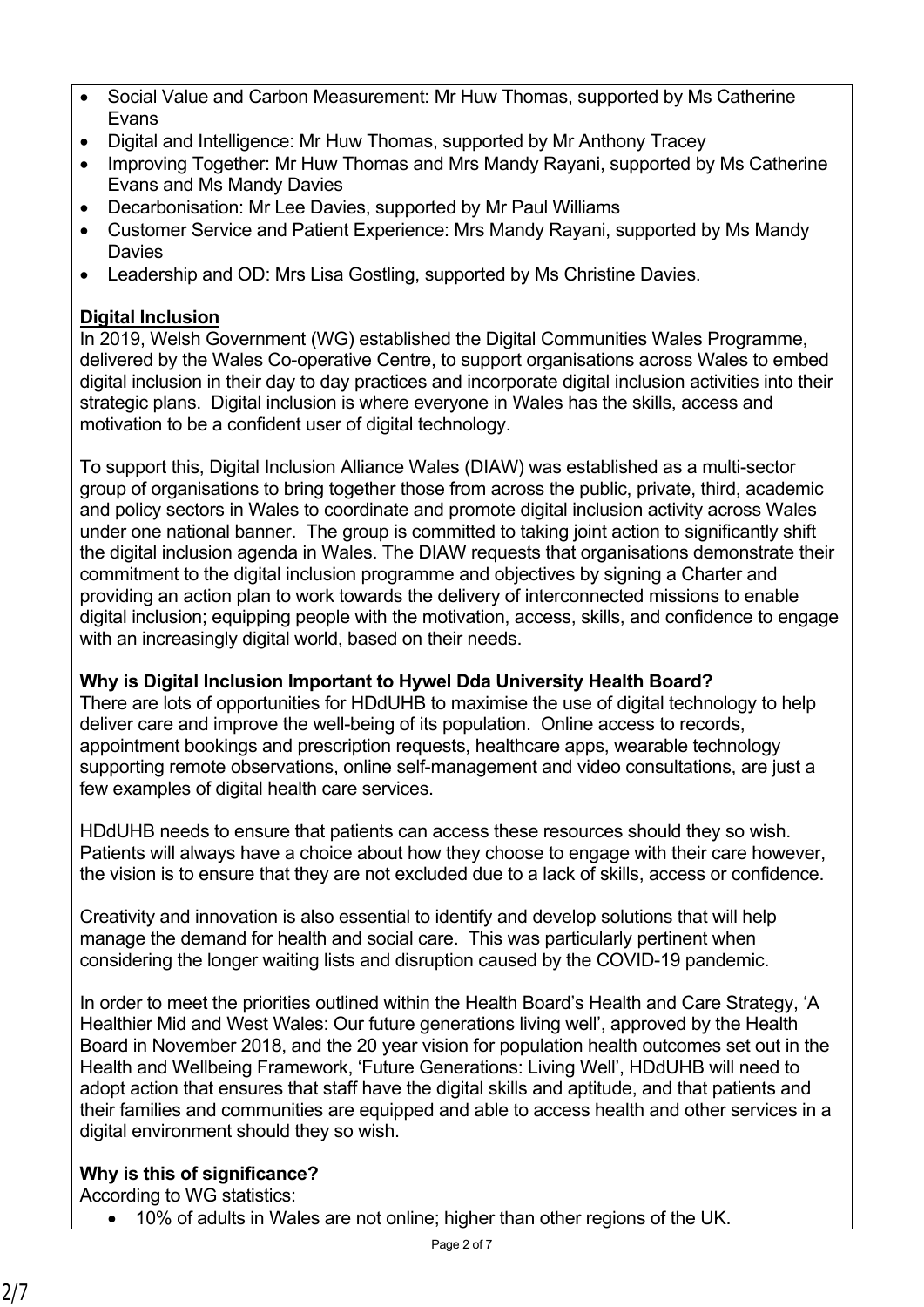- Digitally excluded people are some of the heaviest users of health and social care services.
- People with little or no qualifications are less likely to have digital skills.
- Only 74% of people in Wales with a long-standing illness, disability or infirmity use the internet, compared to 90% of those without such a condition.
- Just 75% of men and 68% of women aged 65-74 use the internet, compared to 97% of 16-49 year olds.
- Fewer people in Wales use the internet to manage their health than in the rest of the UK.

HDdUHB's digital response focuses on 6 key areas:

- Integration with partners to take forward the digital programmes and related population health initiatives.
- **Unlocking the power of information to improve decision making at the point of care.**
- Exploiting digital technologies to deliver patient centred solutions in neighbourhoods and communities.
- Keeping patient and service user's information safe, secure and up to date, and only used within appropriate governance and controls.
- **IMP** Improving organisational digital maturity and user digital literacy to maximise the benefits of digital technologies.
- Delivering digital services, which will be paper-free at the point-of-care by 2022.

#### **Asesiad / Assessment**

At the Group's latest meeting, members were provided with a briefing on the following areas:

- 1. Value based health care (VBHC) and its integration with person based health care (PBHC). Specifically considering how to achieve the best value for patients, together with the most desirable outcomes.
- 2. Delivering value and improving outcomes while reducing health inequality how data can be used to target care to manage conditions, minimising further required treatment, while also achieving an outcome acceptable to the patient.
- 3. The current strategy of VBHC and the progress to date, as well as next steps.
- 4. Notable discussion around patient choice vs voice and how patient voice needs to be developed further to deliver meaningful data including Patient-Reported Experience Measures (PREMS) data.

### **Digital Inclusion in HDdUHB**

In order to successfully develop initiatives that make a difference to communities, four key considerations should not be overlooked, and will form the cornerstone of HDdUHB's work programme:

- **Co-production of digital services with patients** to ensure that all patient, service user and carer voices help to shape the work and ensure it delivers the maximum possible value to the community. Co-production should be considered at all stages of the project from inception to evaluation, and is best supported by a clearly defined [involvement](https://arc-sl.nihr.ac.uk/news-insights/latest-news/nihr-arc-south-london-launches-involvement-strategy)  [strategy.](https://arc-sl.nihr.ac.uk/news-insights/latest-news/nihr-arc-south-london-launches-involvement-strategy)
- A form of **Digital Equality Impact Assessment** should be undertaken before progressing a project to ensure thought has been given to protected characteristic groups and to mitigate any potential increase of health inequalities.
- **Parity of access** to ensure patients using digital routes (e.g. an online access method for appointments) do not have an unfair advantage over patients using traditional access methods (e.g. a walk in enquiry or telephone call). Equity of access to care should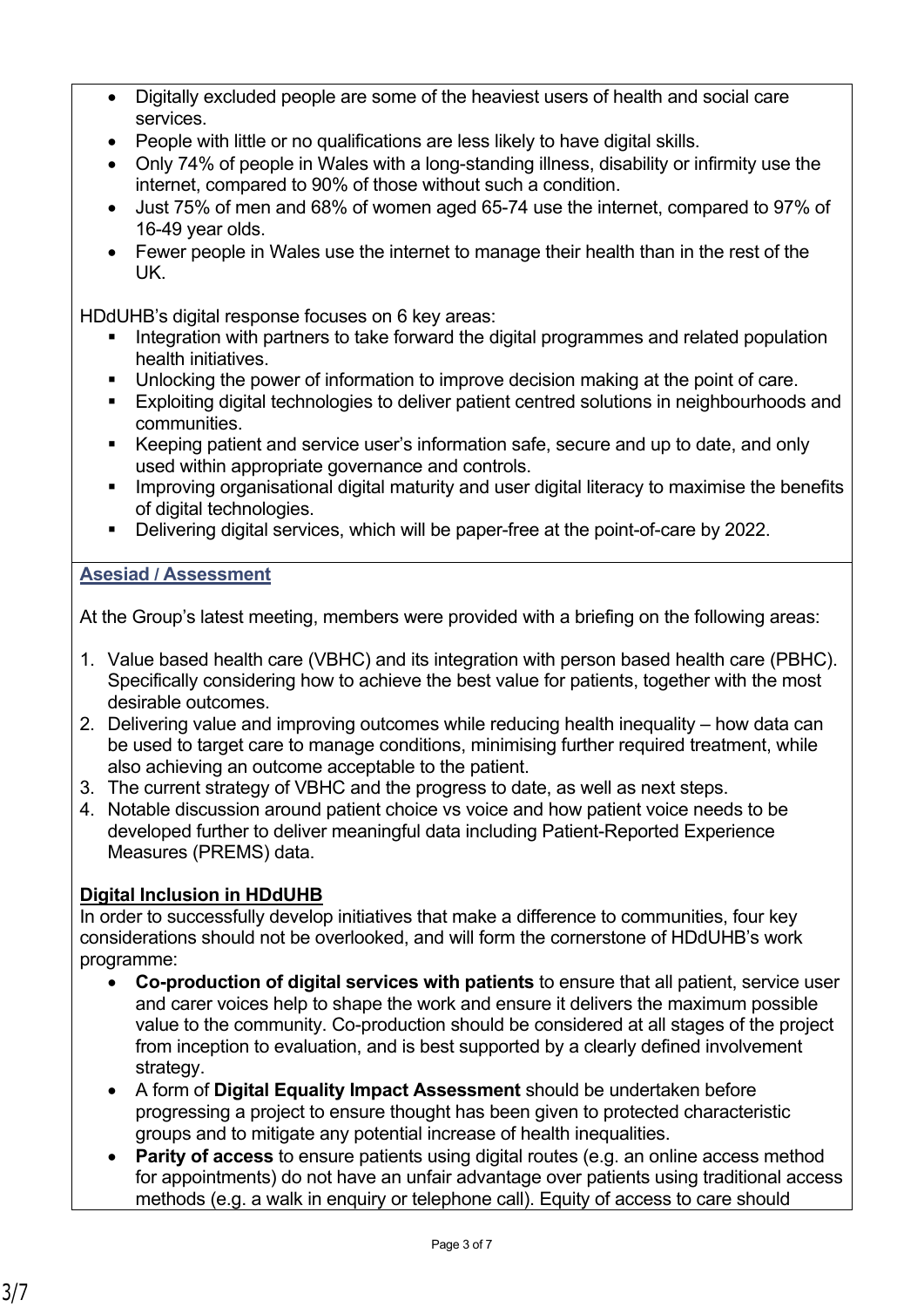ensure all patients are able to access effective, safe and timely care regardless of the method of care they choose to adopt.

 **Robust and effective evaluation** ensuring that services and pathways achieve their stated objectives. This is particularly relevant given that many services have had to adapt rapidly due to the COVID-19 pandemic, making normal measurement and evaluation more challenging in the short term.

A recent report from NHS England provided a number of key messages and areas for action, which will form the work of the proposed Programme:

# **Programme 1 - Recognise digital access and skills as a social determinant of health**

Being able to afford internet access and having the digital skills to use the internet safely are now essential for education, employment, income, social participation, and access to information and services. All are wider determinants of health. COVID-19 has further exposed the digital divide - the correlations between digital exclusion, social and economic disadvantage - as well as putting the spotlight on intersectionality between ethnicity, poverty, poor health, and racial discrimination.

Recommendations:

- Recognise digital access, skills and confidence as a social determinant of health and identify ways in which the Health Board can remove the inequalities.
- Improve national data on the links between digital inclusion, health care and outcomes.

# **Programme 2 - Co-design digital health services**

Co-design is a method of involving patients or the public, practitioners and decision-makers in designing services. It is about finding the best solution with people; not necessarily making something new. Digitalisation always needs to be seen as part of a service or solution, not as the whole solution. Digital services can amplify existing barriers to accessing health care, unless action is taken to reduce these.

Recommendations:

- Patients should be able to use what works for them whether digital, physical, or a blend.
- Work with the Community Health Council (CHC) and the third sector to co-design with patients, placing them at the heart of a digitally-enabled HDdUHB. It should always include co-design with those who have low digital skills and face barriers to health care.

# **Programme 3 - Improve digital health literacy in the population**

Strategies to improve health literacy have been identified as important for reducing health inequalities. As digitally-enabled health care and information becomes mainstream, this makes population digital health literacy a priority. This includes supporting people to navigate the health and wellbeing risks of the internet and social media and helping people with low digital skills to understand how their health data is used.

Recommendations:

- Improve population digital health literacy and support safe and healthy internet use.
- Improve people's understanding of how their health and personal data is used.

### **Programme 4 - Develop 'digital health hubs' to improve inclusion**

Community 'digital health hubs' emerged as a practical way to build digital health literacy and improve access to health and wellbeing. A digital health hub is trusted and embedded in the community; responds to people's interests; reaches poorly-served groups; builds digital and health literacy together; and supports wider wellbeing as well as access to digitally-enabled health care. They build bridges between the community sector and health systems, helping to reduce inequalities. Recommendations: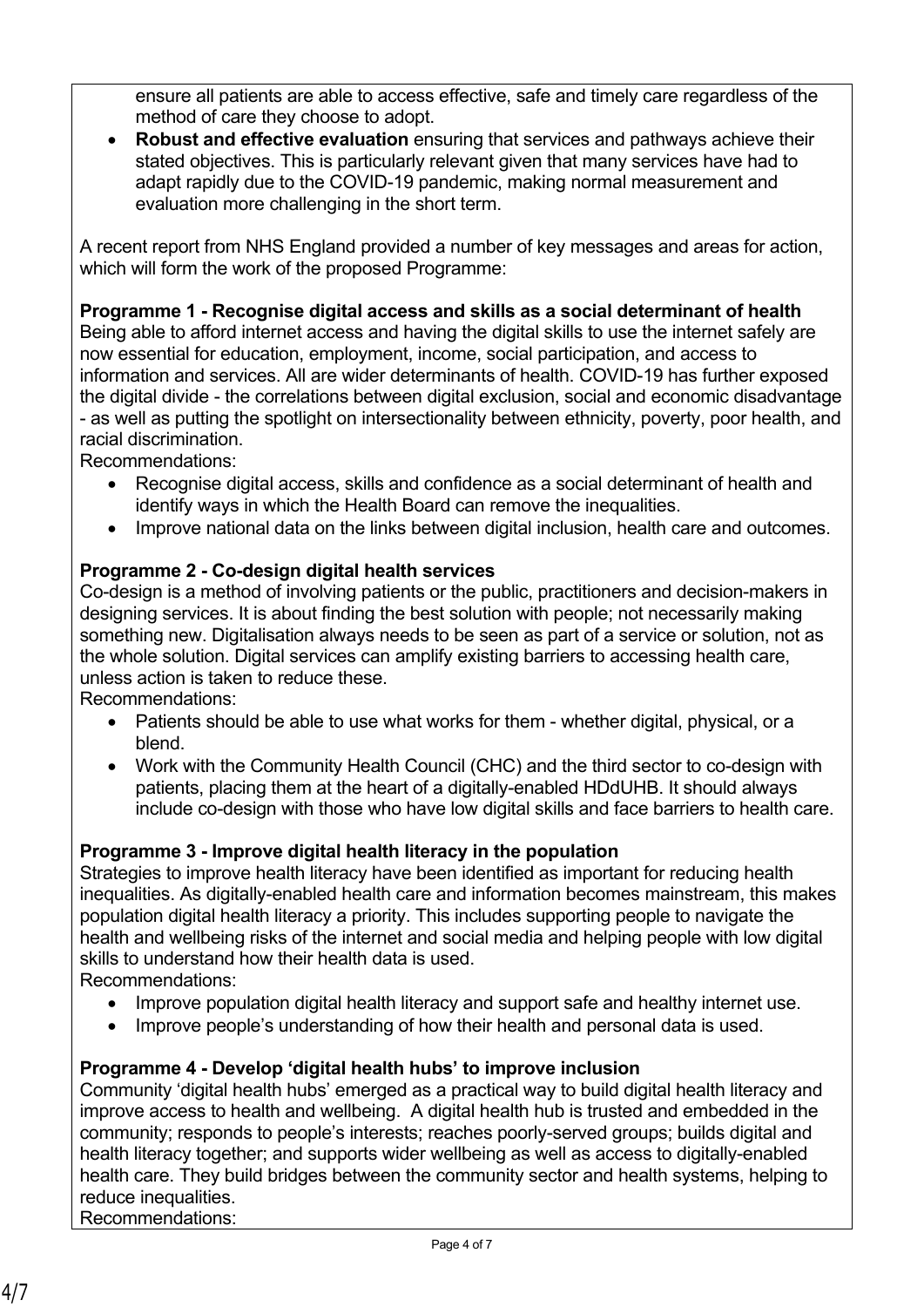- Develop the concept of a digital health hub as community infrastructure for inclusion.
- Develop commissioning frameworks which support the role of community sector partners.

# **Programme 5 - Build trust and relationships with poorly-served groups**

Trust, and the time to build relationships, featured highly as an ingredient for success, especially in supporting those with severe and multiple disadvantages. Trusted people could help to rebuild the relationship with health services and mitigate the barriers to accessing online health services. Being supported by 'people like me' and 'in my language', and 'exploring together' also helped to build digital health literacy and confidence. Recommendations:

- When commissioning for digital health inclusion, recognise the time needed to build trust.
- Train and support peers to be digital champions for health and care, not only within the Health Board but the wider community. Further expand the Digital Champions Network into the community.

### **Programme 6 - Harness the benefits of digital for health and wellbeing**

Use digital to bring social and wellbeing benefits to those who had been digitally excluded or only used digital in limited ways. With older people, carers, people dealing with homelessness, substance abuse and people seeking asylum, digital inclusion opened up new and different conversations about health and wider wellbeing. Some people with low trust in formal services felt able to use the internet to access reliable health information. Recommendations:

- Support people to test different devices and assistive technologies.
- Include information on how to improve accessibility when training digital champions.

# **Programme 7 - Improve digital skills in the health and care workforce**

A key lesson from the report was not to make assumptions about the level of digital skills, confidence and motivation among the workforce. Reluctance from staff to use digital tools also reflected concerns about service quality and job security, as well as organisational and practical issues. Providing support to staff delivered positive results, with added value where strategies to build digital skills and confidence included both staff and service users together. Recommendations:

 Build digital confidence and motivation of staff, to use digital. Expand the Digital Champions Network, in order to train, support and build a greater network of digital champions.

### **Programme 8 - Embed digital inclusion in health, care and wellbeing strategies**

Successful partnerships improved the local health, wellbeing and digital inclusion infrastructure. They strengthened bridges across sectors, working together to improve access to devices and digital inclusion support, creating networks of peer and volunteer digital champions, improving referral routes and cross-agency working, and building on existing community sector assets. Recommendations:

- Embed digital inclusion and digital health literacy within Health Board strategies.
- Build upon community assets and collaboration across health, care and community sectors.

Over recent months, the Digital Improvement and Transformation Lead within the Digital Team has been working with representatives from DCW to review the Charter requirements and consider: what actions are in hand; what actions are in development and where there are gaps.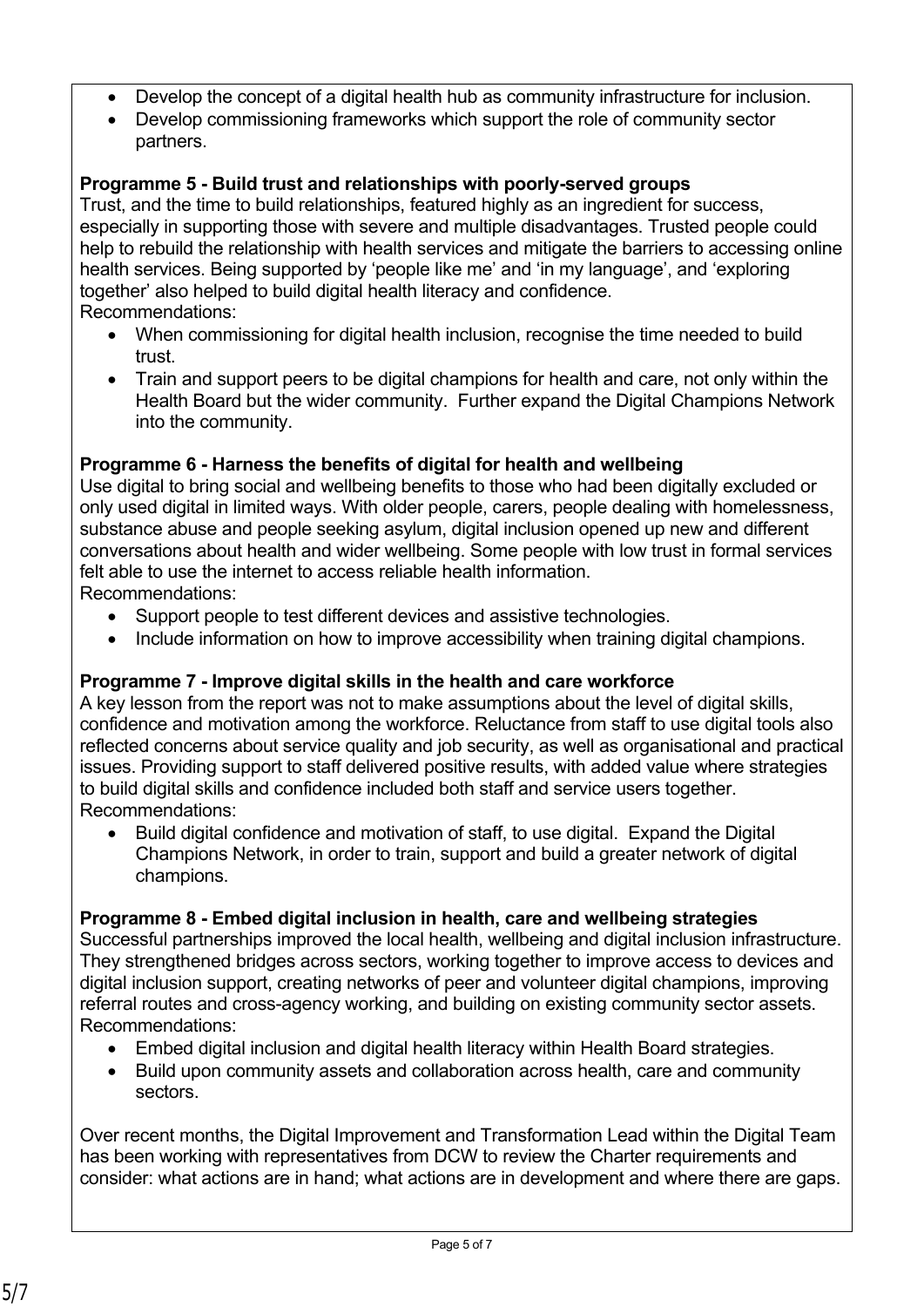The Charter requires that:

- HDdUHB ensure that all staff and volunteers have an opportunity to develop basic digital skills, and that they take advantage of this opportunity.
- HDdUHB ensure that digital inclusion principles are embedded into day-to-day activities and support the role digital tools play in managing health and wellbeing.
- HDdUHB encourage and supports staff and volunteers to help other people to get online and have the confidence to develop basic digital skills and help other organisations to embrace digital tools.
- HDdUHB commit support and resources for digital inclusion activities and initiatives in Wales in whatever way possible, to ensure every citizen can engage digitally, if they choose.
- HDdUHB share best practice and activity around digital inclusion with the Digital Communities Wales – Digital Confidence, Health and Well-being programme to ensure activities are co-ordinated to ensure maximum impact and consistent measurement.
- HDdUHB endeavour to build local partnerships amongst organisations who want to share ideas and co-ordinate activities with others in their area

The required approach should be multi-disciplinary with the ethos that digital inclusivity is at the forefront of future Health Board planning and strategic thinking.

#### **Argymhelliad / Recommendation**

The Board is asked to:

- **NOTE** this report for information.
- **SUPPORT** the development of a Digital Inclusion Programme as outlined within the report.
- **NOTE** the Charter requirements detailed within the report, which will form part of a wider workplan for introduction into the Health Board.
- **SUPPORT** sign up to the Digital Inclusion Charter, once reviewed.

| <b>Amcanion: (rhaid cwblhau)</b>                                                                                                                         |                                           |  |
|----------------------------------------------------------------------------------------------------------------------------------------------------------|-------------------------------------------|--|
| Objectives: (must be completed)                                                                                                                          |                                           |  |
| Cyfeirnod Cofrestr Risg Datix a Sgôr<br>Cyfredol:                                                                                                        | Not applicable                            |  |
| Datix Risk Register Reference and<br>Score:                                                                                                              |                                           |  |
| Safon(au) Gofal ac lechyd:<br>Health and Care Standard(s):                                                                                               | Governance, Leadership and Accountability |  |
| <b>Amcanion Strategol y BIP:</b><br><b>UHB Strategic Objectives:</b>                                                                                     | All Strategic Objectives are applicable   |  |
| <b>Amcanion Llesiant BIP:</b><br><b>UHB Well-being Objectives:</b><br><b>Hyperlink to HDdUHB Well-being</b><br><b>Objectives Annual Report 2018-2019</b> | 9. All HDdUHB Well-being Objectives apply |  |